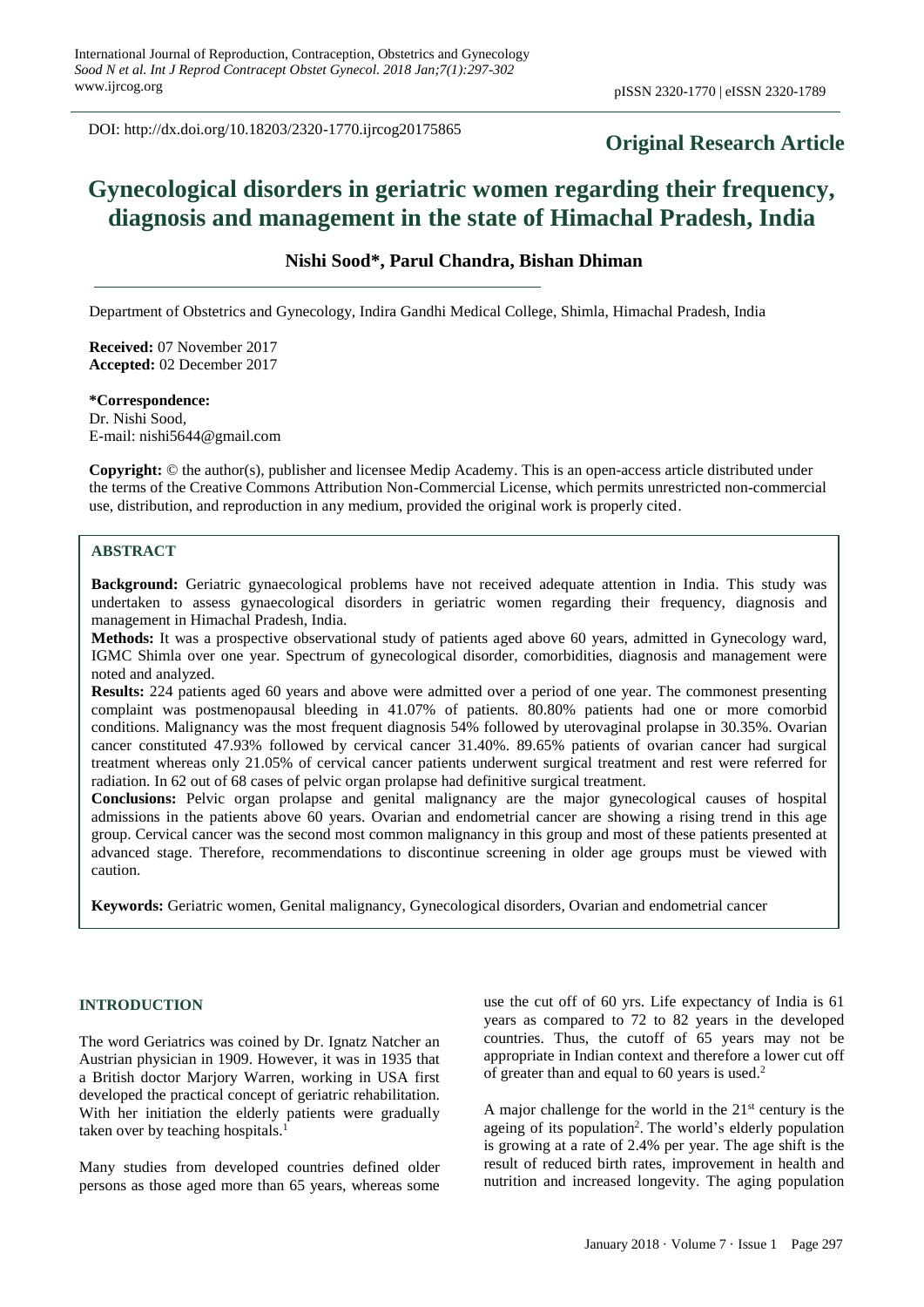has a direct effect on health- care delivery because it is associated with a new disease patterns as well as transitions in economic,social and even ethical issues.<sup>3</sup>

The Indian society which was pyramidal till  $20<sup>th</sup>$  century, has become rectangular today and morbidity related to geriatric gynaecological problems is on the rise.<sup>4</sup> In India the number of people aged more than 60 years has grown from 5.4% in 1951 to 8.4% in 2011 and is projected to become 12.5% by 2025. As per the census of 2011, whereas for total Indian population, sex ratio is in favor of male population in ratio 940:1000, however for elderlies at sixty years and above population it is in favour of elderly women by 1022:1000. There are 50.33 million elderly women in India as per 2011 census.<sup>5</sup>

Gynaecological disorders in older women differ from those who are younger. Elderly women experience vasomotor, urogenital, psychosomatic, psychological symptoms and sexual dysfunction. These urogenital changes make women vulnerable to gynaecological morbidities. Common gynaecological problems encountered in elderly women are vulvovaginal inflammation, genital prolapse, postmenopausal bleeding, malignancy and alteration in bladder function.<sup>6</sup>

The risk of developing Gynecologic tumor is highest in geriatric women when compared with women aged up to 60years. Those over the age of 65 have a higher risk of developing cancer of the uterus (two fold), ovaries (three fold) and Cervix  $(10\%$  increased risk)<sup>7</sup>. There is also an increased risk of cancer related death in geriatric women that seems to be independent of increased incidence. One possible explanation is related to stage of disease as Ovarian, Endometrial and Cervical cancers tend to be diagnosed at a more advanced stage in elderly women.<sup>3</sup>

Population aging is emerging as a pre-eminent phenomenon throughout the world. Among the aged, the women deserve special attention because they outlive men in most societies. Nevertheless, postmenopausal and geriatric gynaecological problems have not received adequate attention in India. There is an obvious need of screening programme for early detection of gynecological malignancy to provide better geriatric services, but a paucity of data regarding gynaecological morbidity in geriatric women hampers proper planning.<sup>8</sup>

Hence the present study was contemplated with view to assess the magnitude of gynaecological morbidity in the state of Himachal Pradesh to help in early diagnosis and treatment. The Geriatric care can best be summed up by the slogan of the British Geriatric society "Adding Life to Years".<sup>1</sup>

This study was conducted in the Department of Obstetrics and Gynecology at Kamla Nehru Hospital for mother and Child at IGMC, Shimla. (H.P) which is premier medical college of the state catering to both urban and rural population.

## **METHODS**

It was a prospective observational study done over one year period. All elderly women admitted in our institution aged 60 years and above were included in the study. Ethical clearance was obtained from the ethical committee of the institution.

Detailed history, including history related to menopause, personal history and medical history was recorded. Gynecological examination was done including Papanicolaou smear (Pap smear). Routine investigations included a complete haemogram, blood biochemistry, urine examination and pelvic ultrasonography.

Probable diagnosis of gynecological disorders was made and if any special investigations were required, they were done accordingly. Fractional curettage and cervical biopsy if indicated was taken and tissue sent for histopathological examination (HPE) in the Pathology Department of I.G.M.C Shimla. Cancers markers if required were also advised. Any other special investigations like Computed tomography scan and Magnetic resonance imaging if required were advised.

After definitive diagnosis of gynecological disorders, the treatment was started accordingly. All data collected was recorded and analyzed statistically.

## **RESULTS**

In our study there were 224 patients aged 60 years and above, amongst total admission of 3014 in the Gynaecology ward. The incidence of hospital admission of geriatric female patient came out to be 7.43%.

### **Table 1: Age distribution of elderly women (study population) (n=224).**

| Age (in years) | <b>Number</b> | Incidence % |
|----------------|---------------|-------------|
| $60 - 65$      | 117           | 52.23       |
| $65-70$        | 60            | 26.78       |
| $70 - 75$      | 33            | 14.73       |
| >75            | 14            | 6.25        |

As shown in Table 1, 117 (52.23%) were in the age group of 60-65 years, 60 (26.78%) in the age group of 66-70 years, 33 (14.73%) in the age group of 71-75 years and 14 (6.25%) were more than 75years.

Mean parity in the admitted patients was four. 55 patients (24.55%) out of the 224 were smokers. The average age of menopause was 45 years and 210 patients (94.15%) had natural menopause whereas 14 patients (6.25%) gave history of surgical menopause. Of these 14 patients, 11 had undergone total abdominal hysterectomy with or without salpingo oopherectomy whereas 3 patients had undergone vaginal hysterectomy.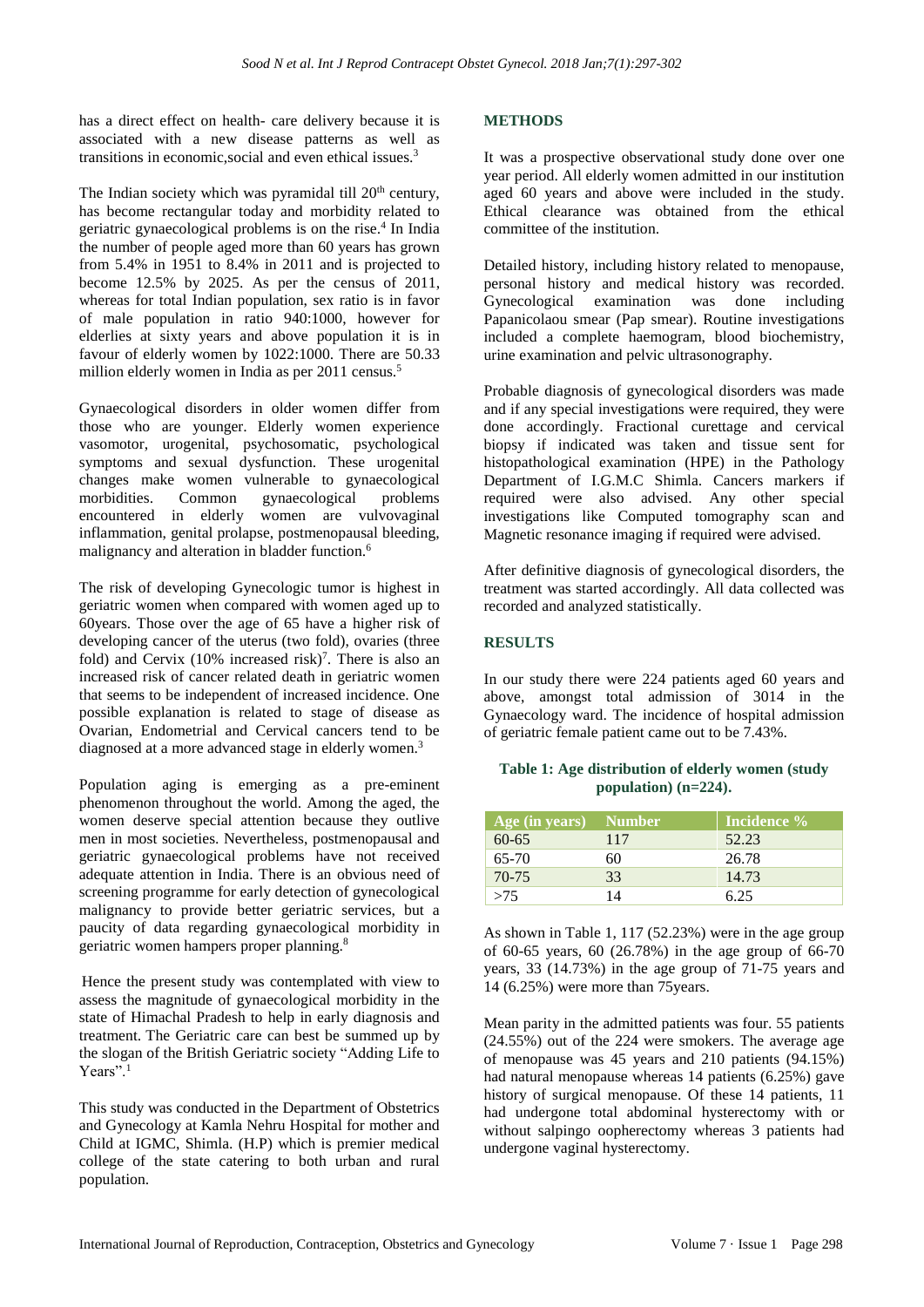#### **Table 2: Incidence of gynecological symptoms in the study subjects.**

| <b>Gynecological symptoms</b>        | No. | Incidence % |
|--------------------------------------|-----|-------------|
| Post menopausal bleeding             | 92  | 41.07       |
| Pain abdomen and distension          | 84  | 37.50       |
| Something coming out of<br>introitus | 68  | 30.35       |
| Discharge per vaginum                | 36  | 16.07       |
| Urinary symptoms                     | 16  | 7.14        |
| Women with single symptom            | 98  | 43.75       |
| Women with multiple<br>symptoms      | 126 | 56.25       |

As can be seen from Table 2 the most common presenting complaint was postmenopausal bleeding in 92 patients (41.07%), followed by pain and abdominal distention in 84 patients (37.50%). 68 patients (30.35%) complained of something coming out of introitus, 36 patients (16%) reported discharge per vaginum and 16 patients (7.14%) had urinary complaints. 98 females had single complaint while 126 patients had more than one complaint.

**Table 3: Associated co morbidities in geriatric women (n-181).**

| <b>Disease</b>                      | <b>Number</b> | Incidence% |
|-------------------------------------|---------------|------------|
| Hypertension                        | 132           | 72.92      |
| <b>COPD</b>                         | 30            | 16.57      |
| Hypothyroidism                      | 24            | 13.25      |
| Diabetes Mellitus                   | 22            | 12.15      |
| Anemia                              | 19            | 10.49      |
| Coronary Artery Disease             | 15            | 8.28       |
| Others (DVT, CKD, Liver<br>disease) |               | 2.76       |

181 patients had one or more comorbid conditions (Table 3). Hypertension (72.92%) was the most common followed by chronic obstructive pulmonary disease (16.57%), hypothyroidism (13.25%), diabetes mellitus (12.15%), anemia (10.49%), coronary artery disease (8.28%) and other diseases like chronic kidney disease, deep vein thrombosis and liver disease which constituted 2.76% of the cases.

### **Table 4: Spectrum of gynaecological disorders in elderly women (n=224).**

| <b>Disease</b>        | No. | <b>Overall Incidence <math>\%</math></b> |
|-----------------------|-----|------------------------------------------|
| Malignancies          | 121 | 54.01                                    |
| Uterovaginal prolapse | 68  | 30.35                                    |
| Benign Ovarian lesion | 19  | 8.40                                     |
| Urinary incontinence  | 16  | 7.14                                     |

Malignancy was the most frequent diagnosis with 121 (54.01%) patients having malignant disease followed by uterovaginal prolapse, ovarian cyst and urinary complaints (Table 4).

|             | Table 5: Gynaecological cancers in geriatric women |  |  |  |
|-------------|----------------------------------------------------|--|--|--|
| $(n-121)$ . |                                                    |  |  |  |

| <b>Type of cancer</b> | <b>Number</b> | Incidence% |
|-----------------------|---------------|------------|
| Ovarian CA            | 58            | 47.93      |
| Cervical CA           | 38            | 31.40      |
| Endometrial CA        | 15            | 12.39      |
| Vulval CA             |               | 6.61       |
| Vaginal CA            |               | 1.65       |

Of the total malignancies (Table 5), ovarian cancer constituted 47.93% (n=58) followed by cervical cancer 31.40% (n 38) endometrial carcinoma 12.39% (n=15), vulval cancer 6.61% (n=8) and vaginal cancer 1.65%  $(n=2)$ .

68 patients had uterovaginal prolapse of which 37 patients had third degree prolapse, 21 patients had second degree prolapse, 6 patients had vault prolapse post hysterectomy and 4 patients had procidentia.

Benign ovarian cyst was seen in 19 patients while 16 patients had urinary incontinence.

## **Type 6: Types of surgeries performed in gynecological disorders.**

| <b>Type of surgery</b>         | <b>Number</b>               | Incidence (%) |
|--------------------------------|-----------------------------|---------------|
| <b>VH</b> with PFR             | 56                          | 25            |
| TAH with BSO                   | 52                          | 23.21         |
| Extrafascial hysterectomy      | 17                          | 7.5           |
| <b>B/L Salpingo ooprectomy</b> | 5                           | 2.2           |
| Wertheim's hysterectomy        | 6                           | 2.6           |
| Sacrospinous colpopexy         | 6                           | 2.6           |
| with cystocele repair          |                             |               |
| Pyometra                       | 22                          | 9.8           |
| Fractional curettage           | 36                          | 16            |
| Cervical Bx                    | 14                          | 6.2           |
| Hysteroscopic Bx               | 3                           | 1.3           |
| Vulvectomy with inguinal       | $\mathcal{D}_{\mathcal{L}}$ | 0.89          |
| lymphadenectomy                |                             |               |
| Pessary                        | 3                           | 1.3           |
| Burch colposuspension          | $\mathfrak{D}$              | 0.89          |

Table 6 and Table 7 shows that in 52 patients of ovarian cancer, exploratory laparotomy proceed total abdominal hysterectomy with bilateral salpingo oopherectomy with infracolic omentectomy with surgical staging of tumour was done. Five patients were sent for neoadjuvant chemotherapy and one patient with Krukenberg tumor with cancer breast was referred to department of surgery for further management.

Six out of 38 patients diagnosed with cervical cancer underwent Wertheim's hysterectomy while two had extrafascial hysterectomy and rest reported with advanced stage disease and were referred for radiation therapy. Extrafascial hysterectomy with pelvic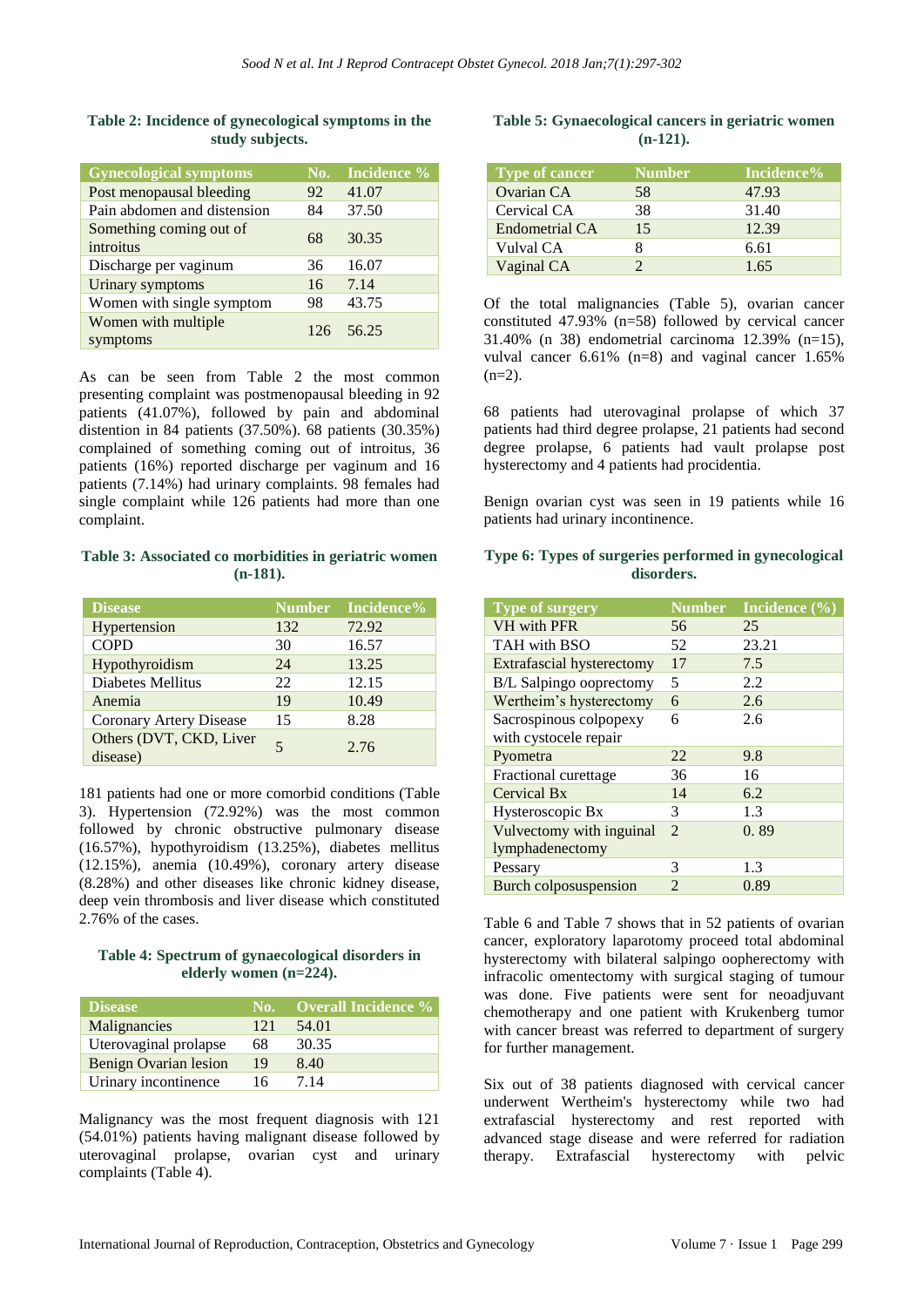lymphadectomy was done in all 15 patients of endometrial carcinoma.

#### **Table 7: Treatment modalities in different type of malignancies.**

| <b>Type of</b><br>malignancy<br>$n-121$ | <b>Treatment given</b>                                     | No. of<br>patients          |
|-----------------------------------------|------------------------------------------------------------|-----------------------------|
| Ovarian                                 | TAH with BSO with<br>Infracolic omentectomy                | 52                          |
| cancer, n-58                            | Neo adjuvant<br>chemotherapy                               | 5                           |
| Cervical<br>cancer, n-38                | Werthiems hysterectomy                                     | 6                           |
|                                         | Extrafascial hysterctomy                                   | 2                           |
|                                         | Radiation                                                  | 30                          |
| Endometrial<br>cancer, n-15             | Extrafascial hysterctomy<br>with pelvic<br>lymphadenectomy | 15                          |
| Vulval cancer<br>$n-8$                  | Vulvectomy with<br>inguinal<br>lymphadenectomy             | $\mathcal{D}_{\mathcal{L}}$ |

In 56 cases of pelvic organ prolapse, vaginal hysterectomy with pelvic floor repair was done whereas in 6 cases of vault prolapse sacrospinous colpopexy with cystocele repair was done and three patients had pessary insertion. 36 patients had fractional curettage which was combined with cervical biopsy in 14 patients for postmenopausal bleeding. Drainage of pyometra was done in 22 cases and hystereroscopic guided endometrial biosy was done in 3 patients. Simple vulvectomy with inguinal lymphadenectomy and Burch colposuspension was done in two patients each.

### **DISCUSSION**

In our study the commonest age group in patients who were admitted for gynecological complaint was between 60-65year and it was 52.23%. This is consistent with the study done by Dey et al in which 45.56% of the patients admitted in ward above 60 years were in the age group of 60-65 years.<sup>4</sup> The average age of menopause was  $45$ years which is also consistent with Pan Indian study done by Ahuja M who reported average age of menopause in northern India to be 45+3years.<sup>9</sup> The natural menopausal age of a woman serves as a biomarker for subsequent disease prediction and mortality.<sup>10</sup> Epidemiological studies have identified that age adjusted mortality is reduced by 2% while the risk of uterine/ovarian cancer increases by 5% with each increasing year of age at menopause.<sup>11</sup>

In 6.2% of patients menopause was secondary to hysterectomy which is much lower than that reported by MerrillRM12 which was as high as 33% by the age of 55 years in some of the American states. In our study the most common presenting complaint was postmenopausal bleeding (41.07%) and the commonest diagnosis was genital malignancy (54.01%) followed by uterovaginal prolapse (30.35%). The risk of developing a gynecological cancer is highest in elderly women.<sup>7</sup> In present study the incidence of genital malignancy was much higher than that reported by other Indian studies. $2,4,8$ 

Among the gynaecological malignancies (121 patients), ovarian carcinoma was the most common (47.93%) followed by cervical carcinoma (31.40%). This is consistent with the trend increasingly reported from india in which ovarian and corpus uteri malignancies are on the rise in the past two decades. <sup>13</sup> Cancer cervix is the second commonest magnancy seen in females after cancer Breast in India. 14-16

In present study incidence of cervical cancer seems to be less. This may be because the incidence of invasive cervical cancer is lower in women aged 65 and over, but mortality is higher, largely because stage at the time of diagnosis is more advanced.<sup>17</sup>

A review of cancer deaths in women in Australia aged 50 and above found that 70% could have been avoided by appropriate screening. In the women aged 50 to 74, 67% had never been screened, and none of those aged 75 and over had had a Papsmear.<sup>18</sup> This has been corraborated by studies in United States that because of decreased medical office visits there is late stage diagnosis of cancer cervix in the elderly.<sup>19</sup>

Pelvic organ prolapse is a major cause of hospital admissions and surgery in geriatric women. In our study 30.35% of elderly patients had Pelvic organ prolapse. The incidence of pelvic organ prolapse is lower in current study than that seen in the study done by Dey et al who reported an incidence of 51.1%.<sup>4</sup> Similarly in a study done by Swift et al in older patients receiving routine gynecologic care, the incidence of pelvic organ prolapse reported was much higher as compared to our study.<sup>20</sup>

In this study 50% to 60% were found to have stage II POP; stage III prolapse was present in 9% of the women aged 60 to 69 and 21% of the women aged 70 and over. Age was found to be an independent risk factor for symptomatic pelvic floor dysfunction (including POP) in a large Australian household survey.<sup>21</sup> Other risk factors that have been identified are parity, body mass index, chronic lung disease and coughing. 21-23 This was consistent with findings in our study where apart from advanced age and high parity (commonest parity being 4 and above), high prevalence of smoking (24.54%) was seen in geriatric age group.

Out of 68 admitted patients with pelvic organ prolapse, 62 patients had definitve surgery including vaginal hysterectomy with pelvic floor repair, repair of cystocele, enterocele and sacrospinous colpopexy. 6 patients had conservative management including pessary insertion for 3 patients. 89.65% (n 52) of patients with ovarian cancer had total abdominal hysterectomy with salpingo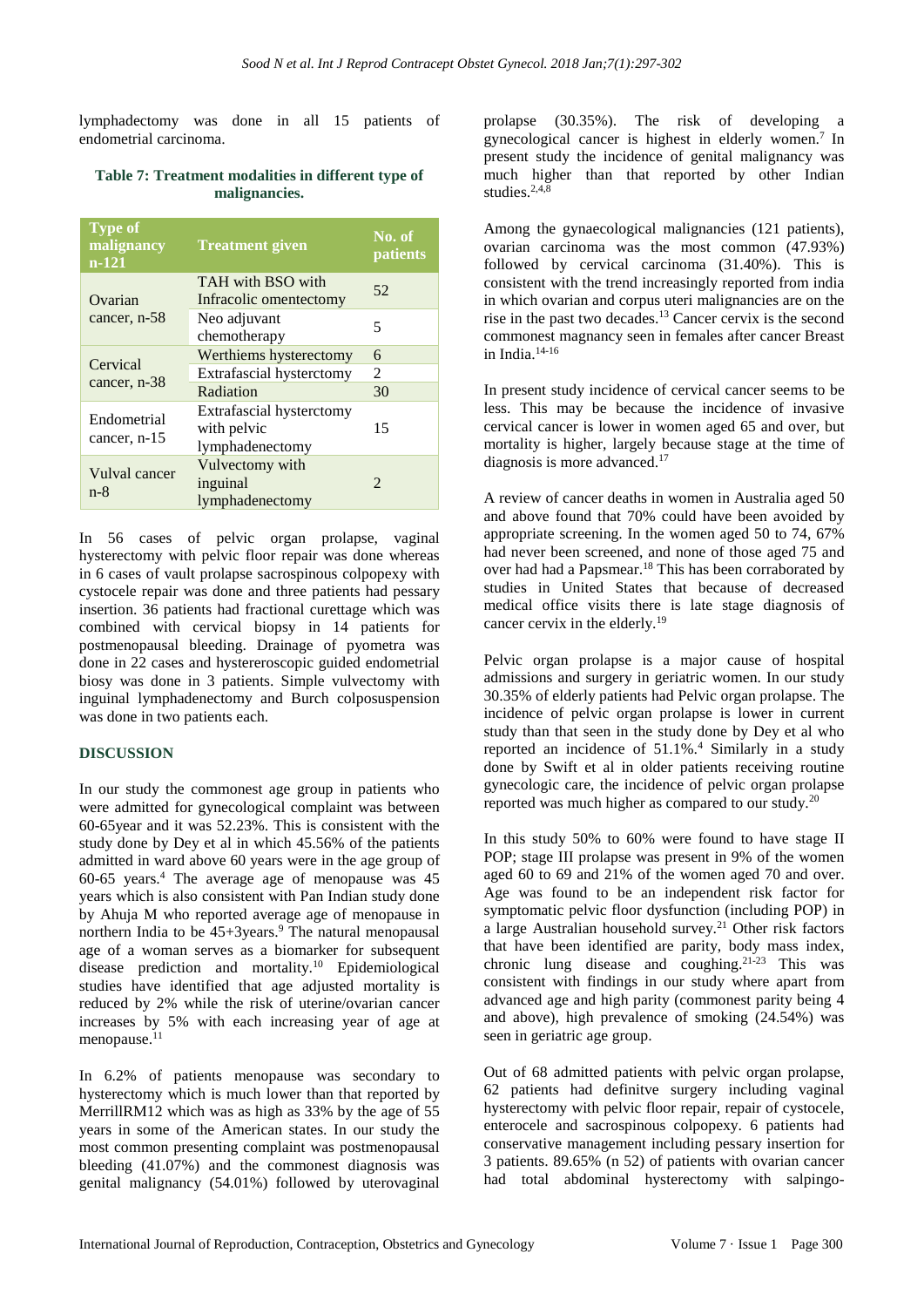oopherectomy with infracolic omentectomy with surgical staging of tumor, five patients were sent for neoadjuvant chemotherapy and one patient with Krukenberg tumor with cancer breast was reffered to deptt of surgery for further management. All cancer endometrium patients had extrafascial hysterectomy with pelvic lymphadenectomy for. But only eight out of 38 cancer cervix patients could be operated because of advanced stage of disease which is consistent with the fact that cervical cancer is seen in advanced stages in elderly patients.<sup>17</sup> Wertheims hysterectomy was done in 6 patients and extrafascial hysterectomy in 2 patients with cancer cervix. Rest of the patients received radiation. This is consistent with the study done by Ying Gao et al where radiotherapy was the most frequent treatment given to geriatric patients in cancer cervix.<sup>24</sup> Two patients of stress urinary incontinence were treated surgically with Burch Colposuspension whereas rest were managed conservatively.

## **CONCLUSION**

Pelvic organ prolapse and genital malignancy are the major gynaecological causes of hospital admissions in the patients above 60 years. Post menopausal bleeding is the commonest complaint. Ovarian and endometrial cancer are showing a rising trend in this age group. Though cervical cancer was the second most common malignancy in this group, most of these patients presented at advanced stage and hence were inoperable. Therefore, recommendations to discontinue screening in older age groups must be viewed with caution. Reluctance to undergo pelvic examination in this group must be sensitively addressed so that increased morbidity due to delay in diagnosis is avoided. With 80.80% of these patients having comorbidites, these patients are at high risk for surgery. Therefore, there should be separate operation theater units to handle this fragile subset of population.

*Funding: No funding sources Conflict of interest: None declared Ethical approval: The study was approved by the Institutional Ethics Committee*

## **REFERENCES**

- 1. Barton A, Mulley G.History of the development of geriatric medicine in the UK. Postgraduate Med J. 2003;79:229-34.
- 2. Takkar N, Goel P, Dua D, Mohan H, Huria A, Sehgal A. Spectrum of gynecological disorders in older Indian women: a hospital based study. Asian J Gerontol Geriatr. 2010;5:69-73.
- 3. Ramin M, Wilberto N, Hervy AE. Gynaecological malignancy in older women. Oncology. 2001;5.
- 4. Dey R, Saha MM, Rakshit A, Biswas SC, Mukhopadhyay A. The epidemiology of gynaecological disorders in geriatric population: a

hospital based study. J Evol Med Dental Sci. 2013;14:23-9.

- 5. Census of India 2011. Available at http//www.censusindia.gov.in/census\_data\_2011. Accessed 13 june 2016.
- 6. Scott RB. Common problems in geriatric gynecology. Am J Nursing. 1958;58:1275-7.
- 7. US National Institutes of Health. Cancer of the cervix uteri. 2005. Available at: http://www.cancer.gov. Accessed on March 20, 2013.
- 8. Susila T, Roy G. Gynecological morbidities in a population of rural postmenopausal women in pondicherry: uncovering the hidden base of the Iceberg. J Obstet Gynecol India. 2014;64(1):53-8.
- 9. Ahuja M. Age of menopause and determinants of menopause age: A PAN India survey by IMS, Available at http://www.jmidlifehealth.org Accessed on 27.10.2017
- 10. Cooper GS, Sandler DP. Age at natural menopause and mortality. Ann Epidemiol. 1998;8:229-35.
- 11. Ossewaarde ME, Bots ML, Verbeek AL, Peeters PH, van der Graaf Y, Grobbee DE, et al. Age at menopause, cause-specific mortality and total life expectancy. Epidemiology. 2005;16:556-62.
- 12. Merrill RM. Prevalence corrected hysterectomy rates and probabilities in Utah. Ann Epidemiol. 2001;11:127-135.
- 13. Yeole BB. Trends in cancer incidence in female breast, cervix uteri, corpus uteri, and ovary in India. Asian Pac J Cancer Prev. 2008;9:119-22.
- 14. Ferlay J, Soerjomataram I, Ervik M. GLOBOCAN 2012 v1.0, Cancer Incidence and Mortality Worldwide: IARC Cancer Base No. 11 [Internet]. Lyon, France: International Agency for Research on Cancer; 2013.
- 15. Bray F, Ren JS, Masuyer E, Ferlay J. Estimates of global cancer prevalence for 27 sites in the adult population in 2008. Int J Cancer. 2013;132(5):1133- 45.
- 16. Guidelines for Cervical Cancer Screening Programme. Available at http://screening.iarc.fr/doc/WHO\_India\_CCSP\_guid elines\_2005.
- 17. Wright TC, Ferenczy A, Kurman RJ. Carcinoma and other tumors of the cervix. In Kurman RJ (ed): Blaustein's Pathology of the Female Genital Tract, 4th ed. New York: Springer-Verlag;1994:279-326.
- 18. Mitchell H, Medley G, Higgins V. An audit of the women who died during 1994 from cancer of the cervix in Victoria, Australia. Aust N Z J Obstet Gynecol. 1996;36:73-6.
- 19. Ferrante JM, Gonzale EC, Roetzheim RG, Pal N, Woodard L. Clinical and demographic predictors of late stage cervical cancer. Arch Fam Med. 2000;9:439-45.
- 20. Swift SE. The distribution of pelvic organ support in a population of female subjects seen for routine gynecologic health care. Am J Obstet Gynecol. 2000;183:277-285.